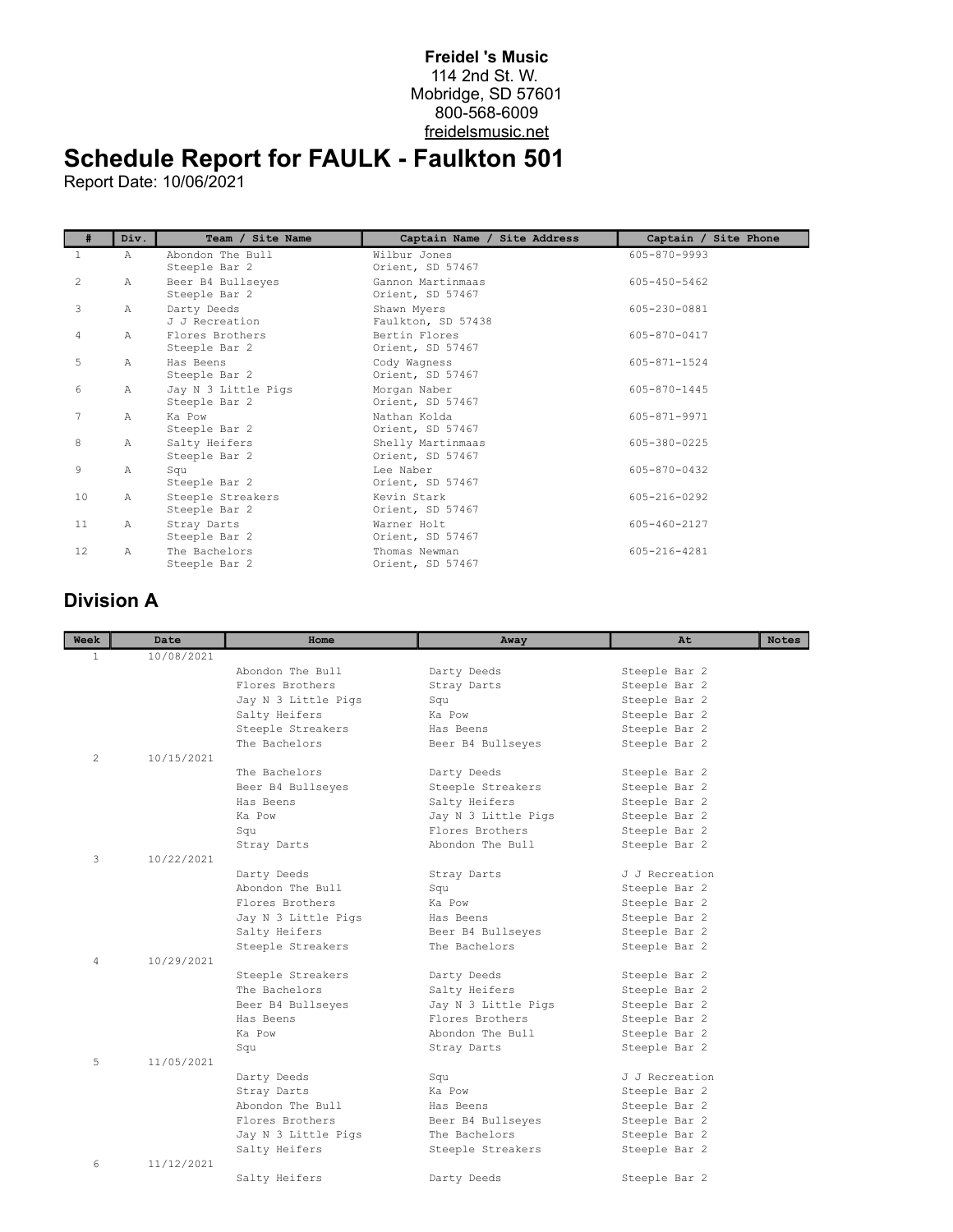| Week | Date       | Home                | Away                | At                             | Notes |
|------|------------|---------------------|---------------------|--------------------------------|-------|
|      |            | Steeple Streakers   | Jay N 3 Little Pigs | Steeple Bar 2                  |       |
|      |            | The Bachelors       | Flores Brothers     | Steeple Bar 2                  |       |
|      |            | Beer B4 Bullseyes   | Abondon The Bull    | Steeple Bar 2                  |       |
|      |            | Has Beens           | Stray Darts         | Steeple Bar 2                  |       |
|      |            | Ka Pow              | Squ                 | Steeple Bar 2                  |       |
| 7    | 11/19/2021 |                     |                     |                                |       |
|      |            | Darty Deeds         | Ka Pow              | J J Recreation                 |       |
|      |            | Squ                 | Has Beens           | Steeple Bar 2                  |       |
|      |            | Stray Darts         | Beer B4 Bullseyes   | Steeple Bar 2                  |       |
|      |            | Abondon The Bull    | The Bachelors       | Steeple Bar 2                  |       |
|      |            | Flores Brothers     | Steeple Streakers   | Steeple Bar 2                  |       |
|      |            | Jay N 3 Little Pigs | Salty Heifers       | Steeple Bar 2                  |       |
| 8    | 11/26/2021 |                     |                     |                                |       |
|      |            | Jay N 3 Little Pigs | Darty Deeds         | Steeple Bar 2                  |       |
|      |            | Salty Heifers       | Flores Brothers     | Steeple Bar 2                  |       |
|      |            | Steeple Streakers   | Abondon The Bull    | Steeple Bar 2                  |       |
|      |            | The Bachelors       | Stray Darts         | Steeple Bar 2                  |       |
|      |            | Beer B4 Bullseyes   | Squ                 | Steeple Bar 2                  |       |
|      |            | Has Beens           | Ka Pow              | Steeple Bar 2                  |       |
| 9    | 12/03/2021 |                     |                     |                                |       |
|      |            | Darty Deeds         | Has Beens           | J J Recreation                 |       |
|      |            | Ka Pow              | Beer B4 Bullseyes   | Steeple Bar 2                  |       |
|      |            |                     | The Bachelors       |                                |       |
|      |            | Squ<br>Stray Darts  | Steeple Streakers   | Steeple Bar 2                  |       |
|      |            | Abondon The Bull    |                     | Steeple Bar 2<br>Steeple Bar 2 |       |
|      |            | Flores Brothers     | Salty Heifers       |                                |       |
| 10   | 12/10/2021 |                     | Jay N 3 Little Pigs | Steeple Bar 2                  |       |
|      |            | Flores Brothers     | Darty Deeds         | Steeple Bar 2                  |       |
|      |            | Jay N 3 Little Pigs | Abondon The Bull    | Steeple Bar 2                  |       |
|      |            | Salty Heifers       | Stray Darts         | Steeple Bar 2                  |       |
|      |            | Steeple Streakers   | Squ                 | Steeple Bar 2                  |       |
|      |            | The Bachelors       | Ka Pow              | Steeple Bar 2                  |       |
|      |            |                     | Has Beens           |                                |       |
| 11   | 12/17/2021 | Beer B4 Bullseyes   |                     | Steeple Bar 2                  |       |
|      |            | Darty Deeds         | Beer B4 Bullseyes   | J J Recreation                 |       |
|      |            | Has Beens           | The Bachelors       | Steeple Bar 2                  |       |
|      |            | Ka Pow              | Steeple Streakers   | Steeple Bar 2                  |       |
|      |            | Squ                 | Salty Heifers       | Steeple Bar 2                  |       |
|      |            | Stray Darts         | Jay N 3 Little Pigs | Steeple Bar 2                  |       |
|      |            | Abondon The Bull    | Flores Brothers     | Steeple Bar 2                  |       |
| 12   | 12/31/2021 |                     |                     |                                |       |
|      |            | Beer B4 Bullseyes   | Darty Deeds         | Steeple Bar 2                  |       |
|      |            | The Bachelors       | Has Beens           | Steeple Bar 2                  |       |
|      |            | Steeple Streakers   | Ka Pow              | Steeple Bar 2                  |       |
|      |            | Salty Heifers       | Squ                 | Steeple Bar 2                  |       |
|      |            | Jay N 3 Little Pigs | Stray Darts         | Steeple Bar 2                  |       |
|      |            | Flores Brothers     | Abondon The Bull    | Steeple Bar 2                  |       |
| 13   | 01/07/2022 |                     |                     |                                |       |
|      |            | Darty Deeds         | Flores Brothers     | J J Recreation                 |       |
|      |            | Abondon The Bull    | Jay N 3 Little Pigs | Steeple Bar 2                  |       |
|      |            | Stray Darts         | Salty Heifers       | Steeple Bar 2                  |       |
|      |            | Squ                 | Steeple Streakers   | Steeple Bar 2                  |       |
|      |            | Ka Pow              | The Bachelors       | Steeple Bar 2                  |       |
|      |            | Has Beens           | Beer B4 Bullseyes   | Steeple Bar 2                  |       |
| 14   | 01/14/2022 |                     |                     |                                |       |
|      |            | Has Beens           | Darty Deeds         | Steeple Bar 2                  |       |
|      |            | Beer B4 Bullseyes   | Ka Pow              | Steeple Bar 2                  |       |
|      |            | The Bachelors       | Squ                 | Steeple Bar 2                  |       |
|      |            | Steeple Streakers   | Stray Darts         | Steeple Bar 2                  |       |
|      |            | Salty Heifers       | Abondon The Bull    | Steeple Bar 2                  |       |
|      |            | Jay N 3 Little Pigs | Flores Brothers     | Steeple Bar 2                  |       |
| 15   | 01/21/2022 |                     |                     |                                |       |
|      |            | Darty Deeds         | Jay N 3 Little Pigs | J J Recreation                 |       |
|      |            | Flores Brothers     | Salty Heifers       | Steeple Bar 2                  |       |
|      |            | Abondon The Bull    | Steeple Streakers   | Steeple Bar 2                  |       |
|      |            | Stray Darts         | The Bachelors       | Steeple Bar 2                  |       |
|      |            | Squ                 | Beer B4 Bullseyes   | Steeple Bar 2                  |       |
|      |            | Ka Pow              | Has Beens           | Steeple Bar 2                  |       |
| 16   | 01/28/2022 |                     |                     |                                |       |
|      |            | Ka Pow              | Darty Deeds         | Steeple Bar 2                  |       |
|      |            | Has Beens           | Squ                 | Steeple Bar 2                  |       |
|      |            | Beer B4 Bullseyes   | Stray Darts         | Steeple Bar 2                  |       |
|      |            | The Bachelors       | Abondon The Bull    | Steeple Bar 2                  |       |
|      |            | Steeple Streakers   | Flores Brothers     | Steeple Bar 2                  |       |
|      |            | Salty Heifers       | Jay N 3 Little Pigs | Steeple Bar 2                  |       |
| 17   | 02/04/2022 |                     |                     |                                |       |
|      |            | Darty Deeds         | Salty Heifers       | J J Recreation                 |       |